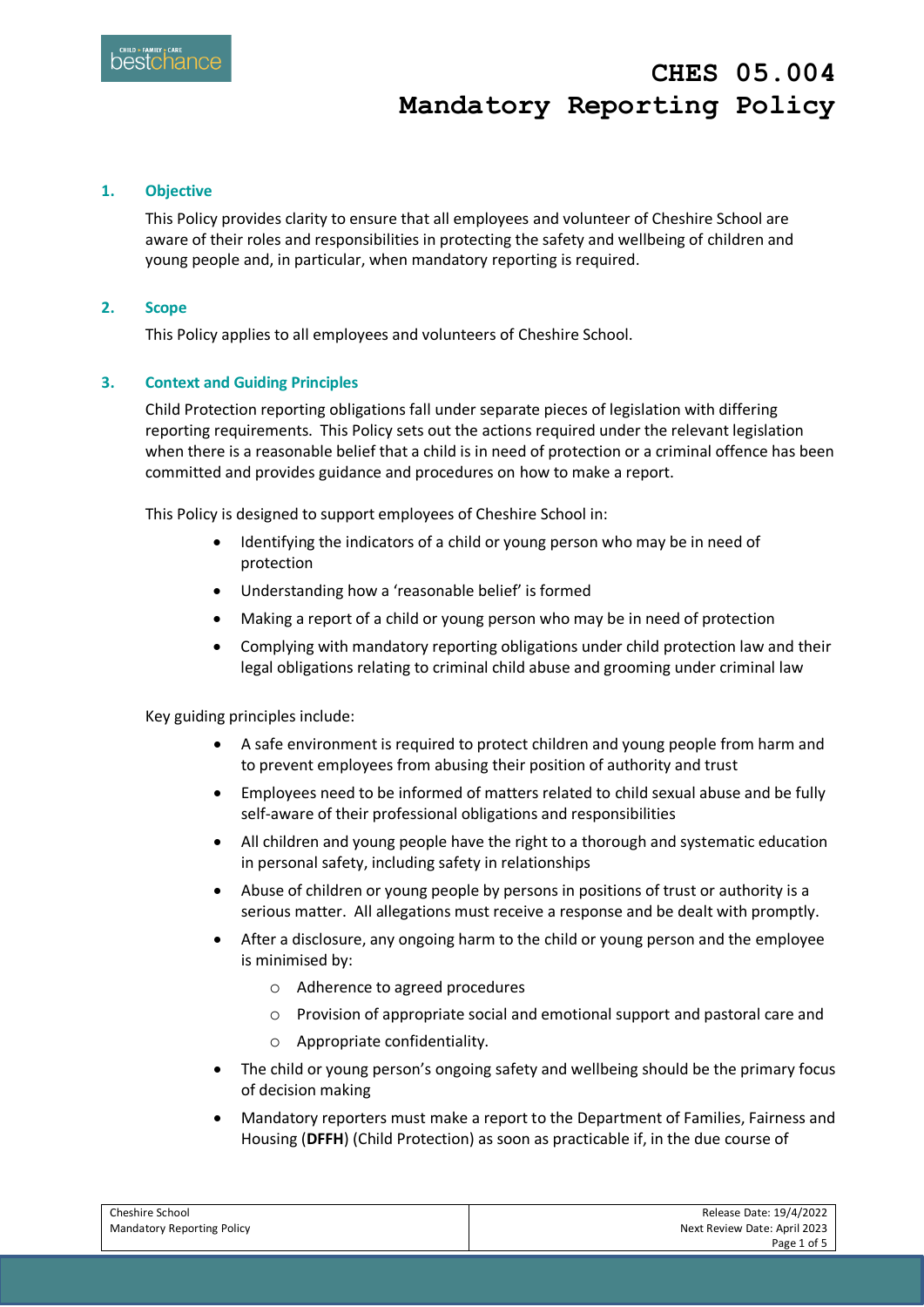

practising their profession or carrying out their duties they form a reasonable belief that a child or young person is in need of protection as a result of:

- o Physical injury or sexual abuse, and
- o The child or young person's parents, guardians or carers are unable or unwilling to protect the child or young person from that abuse.

## **4. Definitions**

For the purposes of this Policy, the following definitions apply:

| <b>Word</b>                              | <b>Definition</b>                                                                                                                                                                                                                                                                          |  |
|------------------------------------------|--------------------------------------------------------------------------------------------------------------------------------------------------------------------------------------------------------------------------------------------------------------------------------------------|--|
| <b>Child and Young</b><br><b>Persons</b> | A child is legally defined as a person under the age of 16<br>years. A young person is any person who comes under or<br>may come under the care, supervision or authority of the<br>school.                                                                                                |  |
| <b>Confidential</b>                      | Being trusted with private and restricted information that<br>must be treated as such, both in written and verbal form.                                                                                                                                                                    |  |
| <b>Duty of Care</b>                      | Employees, including volunteers and contractors working in<br>the school, have a duty of care to support and protect the<br>children and young people with whom they are<br>professionally involved.                                                                                       |  |
|                                          | When employees form a reasonable belief that a child or<br>young person has been harmed or is at risk of harm, they are<br>ethically bound to take action to protect the safety and<br>wellbeing of that child or young person. For some<br>employees this obligation is legally mandated. |  |
|                                          | Duty of care is breached if a person:                                                                                                                                                                                                                                                      |  |
|                                          | Does something that a reasonable person in the<br>$\circ$<br>person's position would not do in a particular<br>situation                                                                                                                                                                   |  |
|                                          | Fails to do something a reasonable person in that<br>$\circ$<br>person's position would do in the circumstances                                                                                                                                                                            |  |
|                                          | Acts or fails to act in a way that causes harm to<br>$\circ$<br>someone to whom the person owes a duty of care                                                                                                                                                                             |  |
|                                          | Fails to report when mandated.<br>$\circ$                                                                                                                                                                                                                                                  |  |
| <b>Mandatory</b><br><b>Reporting</b>     | The legal requirement to report suspected cases of child<br>abuse and neglect is known as mandatory reporting.<br>Mandated persons at Cheshire School include registered<br>teachers, the Head of School and registered psychologists.                                                     |  |
| <b>Reasonable belief</b>                 | A 'reasonable belief' is not the same as having proof. A<br>'reasonable belief' is formed if a reasonable person in the                                                                                                                                                                    |  |

| Cheshire School                   | Release Date: 19/4/2022      |
|-----------------------------------|------------------------------|
| <b>Mandatory Reporting Policy</b> | Next Review Date: April 2023 |
|                                   | Page 2 of 5                  |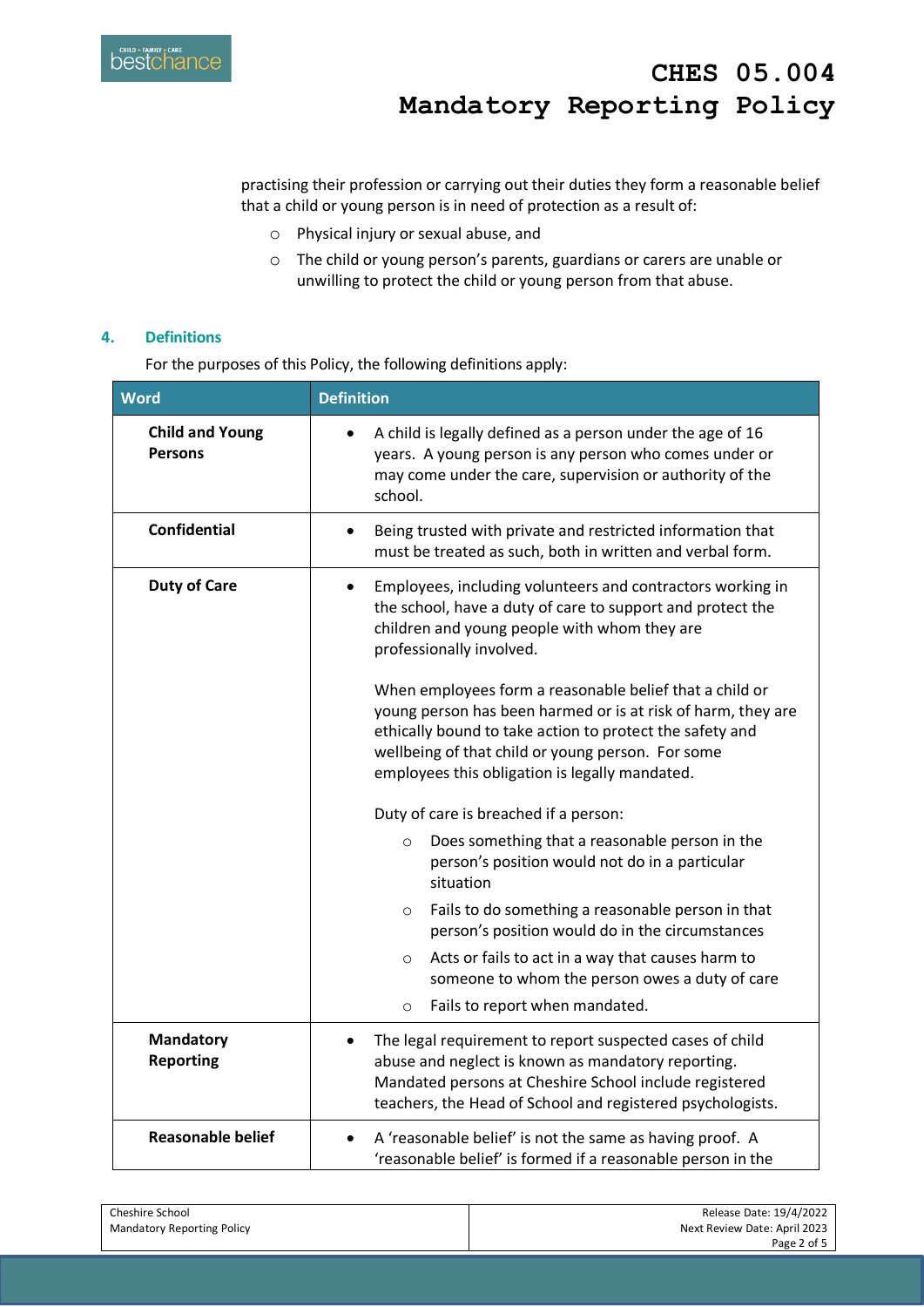# **CHES 05.004 Mandatory Reporting Policy**

| same position would have formed the belief on the same<br>grounds.                                                                                                                                           |
|--------------------------------------------------------------------------------------------------------------------------------------------------------------------------------------------------------------|
| For example, a 'reasonable belief' might be formed when:                                                                                                                                                     |
| A child or young person states that they have been<br>$\circ$<br>sexually abused                                                                                                                             |
| A child or young person states that they know<br>$\circ$<br>someone who has been sexually abused (sometimes<br>the child or young person may be talking about<br>themselves)                                 |
| Someone who knows a child or young person states<br>$\circ$<br>the child or young person has been sexually abused                                                                                            |
| Professional observations of the child or young<br>$\circ$<br>person's behaviour or development leads a<br>mandated professional to form a belief that the child<br>or young person has been sexually abused |
| Signs of sexual abuse lead to a belief that the child or<br>$\circ$<br>young person has been sexually abused.                                                                                                |

## **5. Policy**

#### **5.1. Mandatory Reporters**

Mandatory reporters, who believe on reasonable grounds that a child or young person is in need of protection from physical injury, sexual abuse or other forms of abuse, must report their concerns to the Department of Family, Fairness and Housing (DFFH) (Child Protection).

All other school staff who believe on reasonable grounds that child or young person is in need of:

- Protection are encouraged to report their concerns to DFFH Child Protection or Victoria Policy
- Therapeutic treatment are encouraged to report their concerns to DFFH Child Protection.

If staff members have significant concerns for the wellbeing of a child or young person they are encouraged to report their concerns to DFFH Child Protection or Child First.

In cases where staff members have concerns about a child or young person, they should also discuss their concerns with the Head of School or senior member of staff.

#### **5.2. Legal Obligations**

| <b>Type of Reporting</b>                               | <b>By Whom</b>                      | <b>To Whom</b> |
|--------------------------------------------------------|-------------------------------------|----------------|
| <b>Mandatory Reporting</b>                             | <b>Mandatory Reporters</b>          | DFFH Child     |
| Mandatory reporting refers to the legal requirement of | Teachers registered to<br>$\bullet$ | Protection     |
| certain groups of people to report a reasonable belief | teach or who have                   |                |
| of child physical or sexual abuse to child protection  | permission to teach                 |                |
| authorities.                                           | pursuant to the                     |                |

| Cheshire School                   | Release Date: 19/4/2022      |
|-----------------------------------|------------------------------|
| <b>Mandatory Reporting Policy</b> | Next Review Date: April 2023 |
|                                   | Page 3 of 5                  |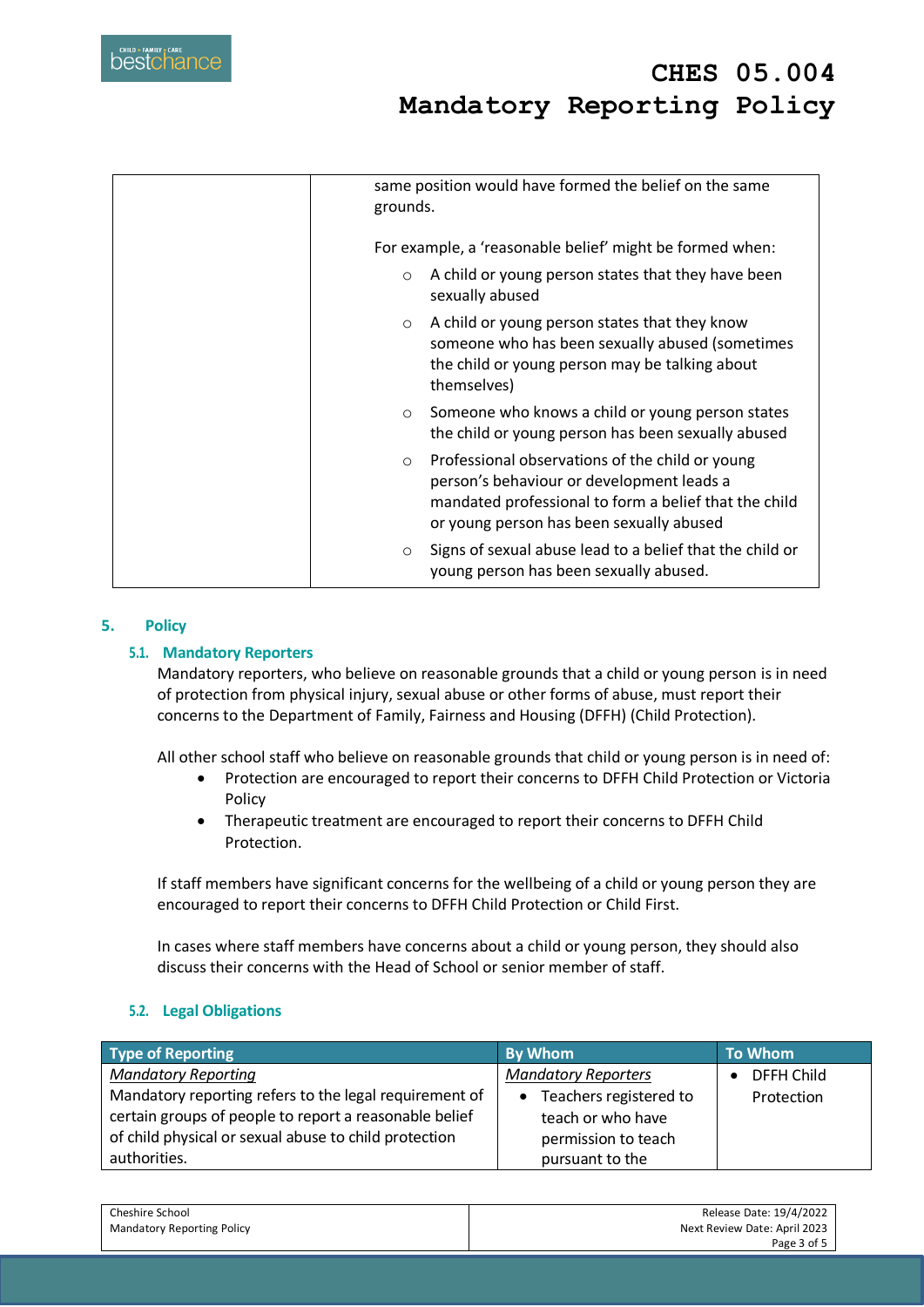

## **CHES 05.004 Mandatory Reporting Policy**

| Mandatory reporters must make a report as soon as<br>practicable if, in the course of practicing their<br>profession or carrying out their duties, they form a<br>belief on reasonable grounds that a child or young<br>person is in need of protection, as a result of physical<br>injury or sexual abuse, and the child's parents,<br>guardians or carers are unable or unwilling to protect<br>the child.<br>Types of child abuse include:<br>Physical abuse<br>Sexual abuse<br><b>Emotional abuse</b><br>Neglect<br>Medical neglect<br>Family violence<br>Risk taking behaviours<br>All adults, not just professionals who work with<br>children, have a legal obligation to report to Victoria<br>Police any suspected, alleged or disclosed or having<br>formed a reasonable belief that another adult may<br>have committed a sexual or physical offence against a<br>child under the age of 16.                                                               | <b>Education and Training</b><br>Reform Act 2006 (Vic.)<br>Principals/Heads of<br>$\bullet$<br>School of government<br>and non-government<br>schools<br>Registered medical<br>$\bullet$<br>practitioners<br><b>Nurses</b><br>$\bullet$<br>All members of the<br>police force<br>Social workers<br>Youth workers<br>Psychologists<br>Any person | <b>DFFH Child</b><br>Protection<br>Victoria<br>Police              |
|-----------------------------------------------------------------------------------------------------------------------------------------------------------------------------------------------------------------------------------------------------------------------------------------------------------------------------------------------------------------------------------------------------------------------------------------------------------------------------------------------------------------------------------------------------------------------------------------------------------------------------------------------------------------------------------------------------------------------------------------------------------------------------------------------------------------------------------------------------------------------------------------------------------------------------------------------------------------------|------------------------------------------------------------------------------------------------------------------------------------------------------------------------------------------------------------------------------------------------------------------------------------------------------------------------------------------------|--------------------------------------------------------------------|
| Child in need of protection<br>Any person may make a report if they believe on<br>reasonable grounds that a child is in need of protection<br>for any of the following reasons:<br>The child has been abandoned and there is no<br>other suitable person who is willing and able to<br>care for the child.<br>The child's parents, guardians or carers are<br>deceased or incapacitated and there is no other<br>suitable person who is willing and able to care<br>for the child.<br>The child has suffered or is likely to suffer<br>significant harm as a result of physical injury and<br>the parents, guardians or carers are unable or<br>unwilling to protect the child.<br>The child has suffered or is likely to suffer harm<br>as a result of sexual abuse and the parents,<br>guardians or carers are unable or unwilling to<br>protect the child.<br>The child has suffered or is likely to suffer harm<br>as a result of emotional or psychological harm | Any person                                                                                                                                                                                                                                                                                                                                     | <b>DFFH Child</b><br>$\bullet$<br>Protection<br>Victoria<br>Police |